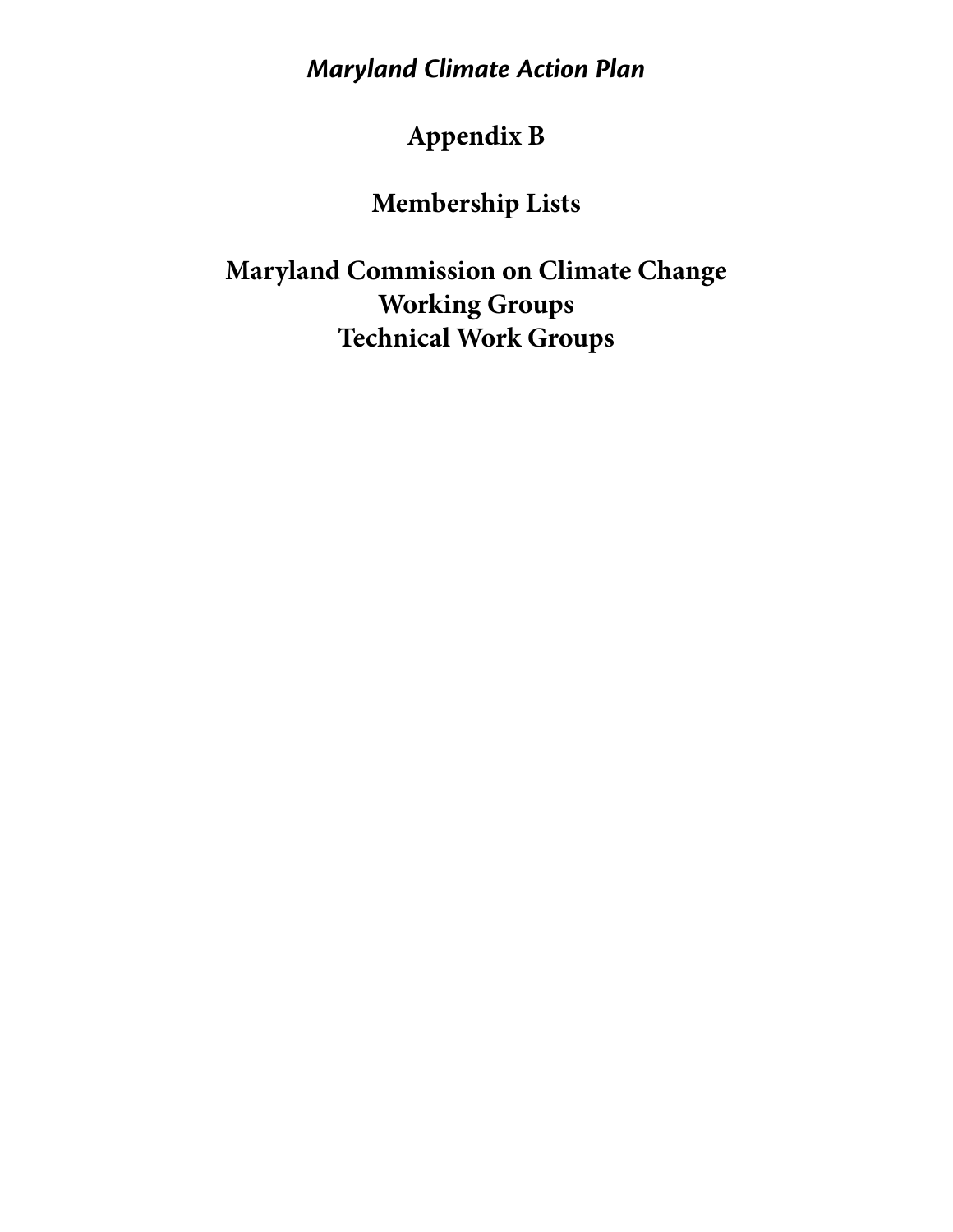#### *Maryland Commission on Climate Change*

*Shari T. Wilson,* Secretary, Chair Department of the Environment *Delegate Kumar P. Barve,* Maryland General Assembly *Delegate Virginia P. Clagett,* Maryland General Assembly *Alvin C. Collins*, Secretary Department of General Services *John Droneburg*, Director Maryland Emergency Management Agency *David Edgerley*, Secretary Department of Business and Economic Development *T. Eloise Foster*, Secretary Department of Budget and Management *Senator Brian E. Frosh*, Maryland General Assembly *Nancy S. Grasmick*, Superintendant of Schools Department of Education *John R. Griffin*, Secretary Department of Natural Resources *Richard Eberhart Hall*, Secretary Department of Planning *William E. Kirwan*, Chancellor University System of Maryland *Steven B. Larsen*, Chairman Public Service Commission *Andrew Lauland*, Advisor Governor's Office on Homeland Security *Senator Paul G. Pinsky*, Maryland General Assembly *Senator E. J. Pipkin*, Maryland General Assembly *John D. Porcari*, Secretary Department of Transportation *Roger L. Richardson*, Secretary Department of Agriculture *Delegate David D. Rudolph*, Maryland General Assembly *Raymond A. Skinner*, Secretary Department of Housing and Community Development *Ralph S. Tyler*, Commissioner Maryland Insurance Administration *Malcolm D. Woolf*, Director Maryland Energy Administration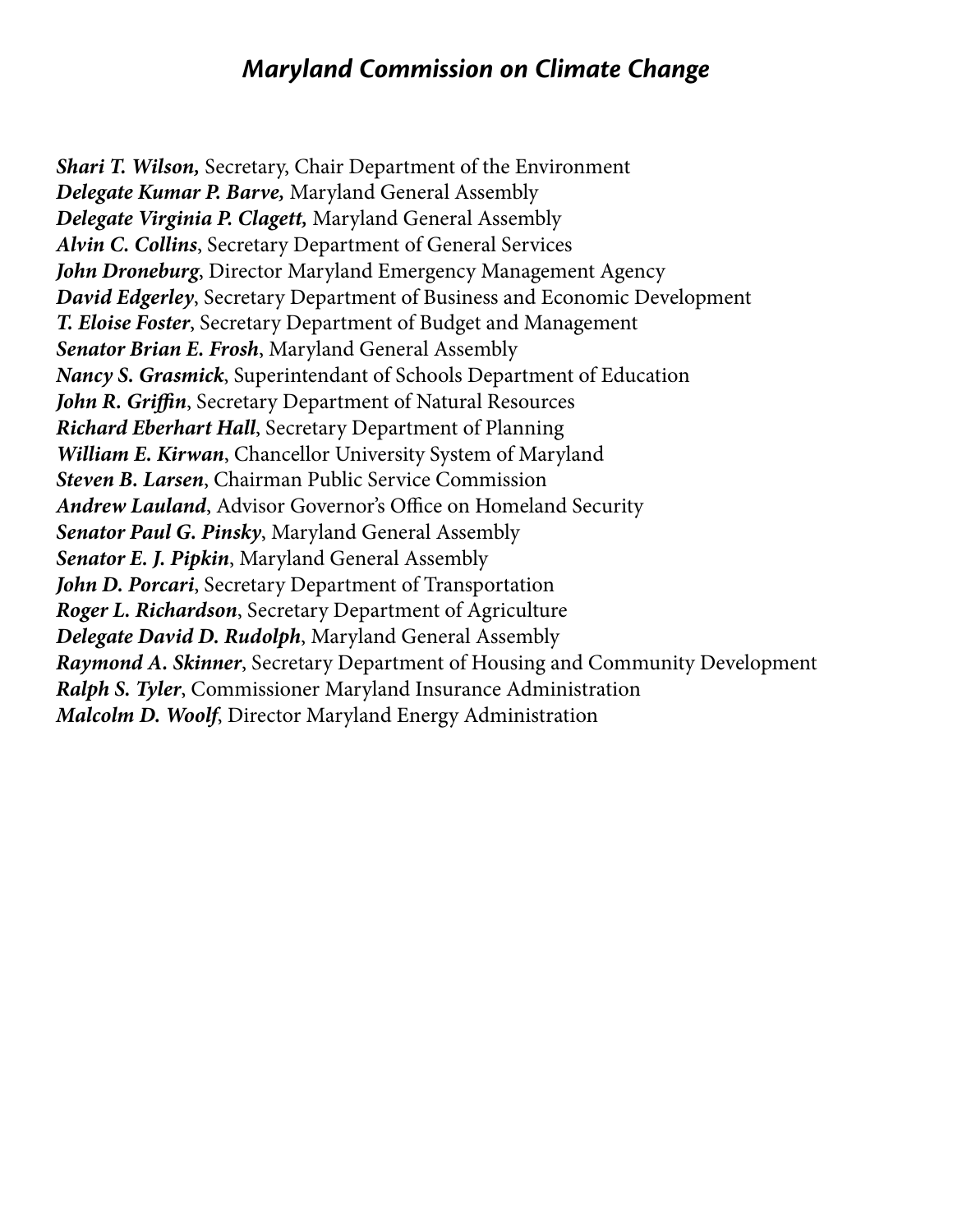#### *Adaptation & Response Working Group*

John Griffin, Chair Dept. of Natural Resources Richard Hall, Co-Chair Dept. of Planning Zoë Johnson, DNR Staff Coordinator Dept. of Natural Resources Jason Dubow, MDP Staff Coordinator Dept. of Planning Robert Pace, U.S. Army Corps of Engineers Peter Conrad (Alt: Ken Hranicky), Baltimore City Planning Jesse Houston, Ocean City Planning Sue Veith, St. Mary's County Ron Bowen, Anne Arundel County Public Works Rodney Banks (Alt: Mike Bonsteel), Dorchester County Joan Kean (Alt: Bob Cadwalader), Somerset County Sally Clagget, USFS, Chesapeake Bay Program Bill Miles, Maryland Forestry Association Peter Lefkin, Allianz of North America Corp. Karen McJunkin, Elm Street Development Ron Cascio, Ron Cascio Jason Holstine, Amicas Joseph Maheady, U.S. Green Building Council Lynn Heller, Citizen Sherwood Thomas Brooks, Maryland Assoc. of Realtors Phillip Conner, Marine Trades Association Gilbert W. Dissen, Dissen & Juhn Corporation David Burke, David Burke & Assoc Julie Gorte, Pax World Russell Brinsfield, Agro-Ecology Center John Frece, UMD Center for Smart Growth Dru Smith Perkins, 1000 Friends Jenn Aiosa, CBF Joy Oakes, NPCA Lara Hansen, WWF Court Stevenson, UM Bill Giese, USFWS, Blackwater Wildlife Ref. Dennis King, UM, CBL Anthony Janetos, UM, Joint Global Change Institute Carl Bruch, ELI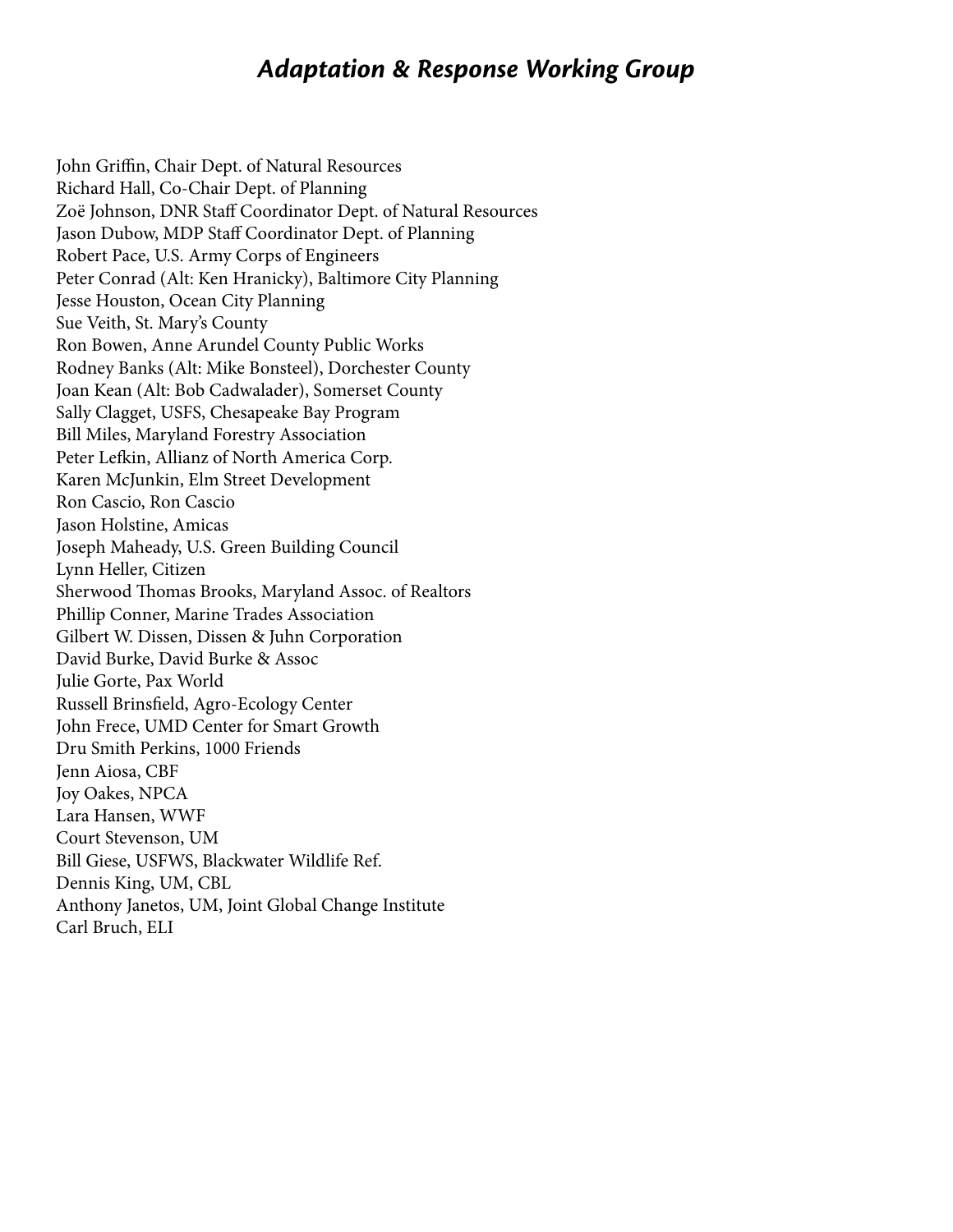### *Technical Work Groups of the Adaptation & Response Working Group*

#### *Existing Built Environment & Infrastructure*

Sherwood T. "Duke" Brooks Carl Bruch Phillip Conner Peter Conrad Gilbert W. Dissen Jesse Houston Karen McJunkin Robert Pace *Human Health, Safety & Welfare* Rodney Banks Ron Bowen Lynn Heller Joan Kean Peter Lefkin Ira Feldman Clifford Mitchell Cathy O'Neill *Future Built Environment & Infrastructure* Ron Bowen Ron Cascio Gilbert W. Dissen John W. Frece Julie Gorte Jason Holstine Joseph Maheady Dru Schmidt-Perkins Sue Veith *Resources & Resource-Based Industries* Jenn Aiosa Russ Brinsfield Steve Bunker David Burke Sally Claggett Jason Dubow William (Bill) Giese, Jr. Lara Hansen Dennis King John Kostyack William (Bill) Miles Ellen Moyer Joy Oakes Court Stevenson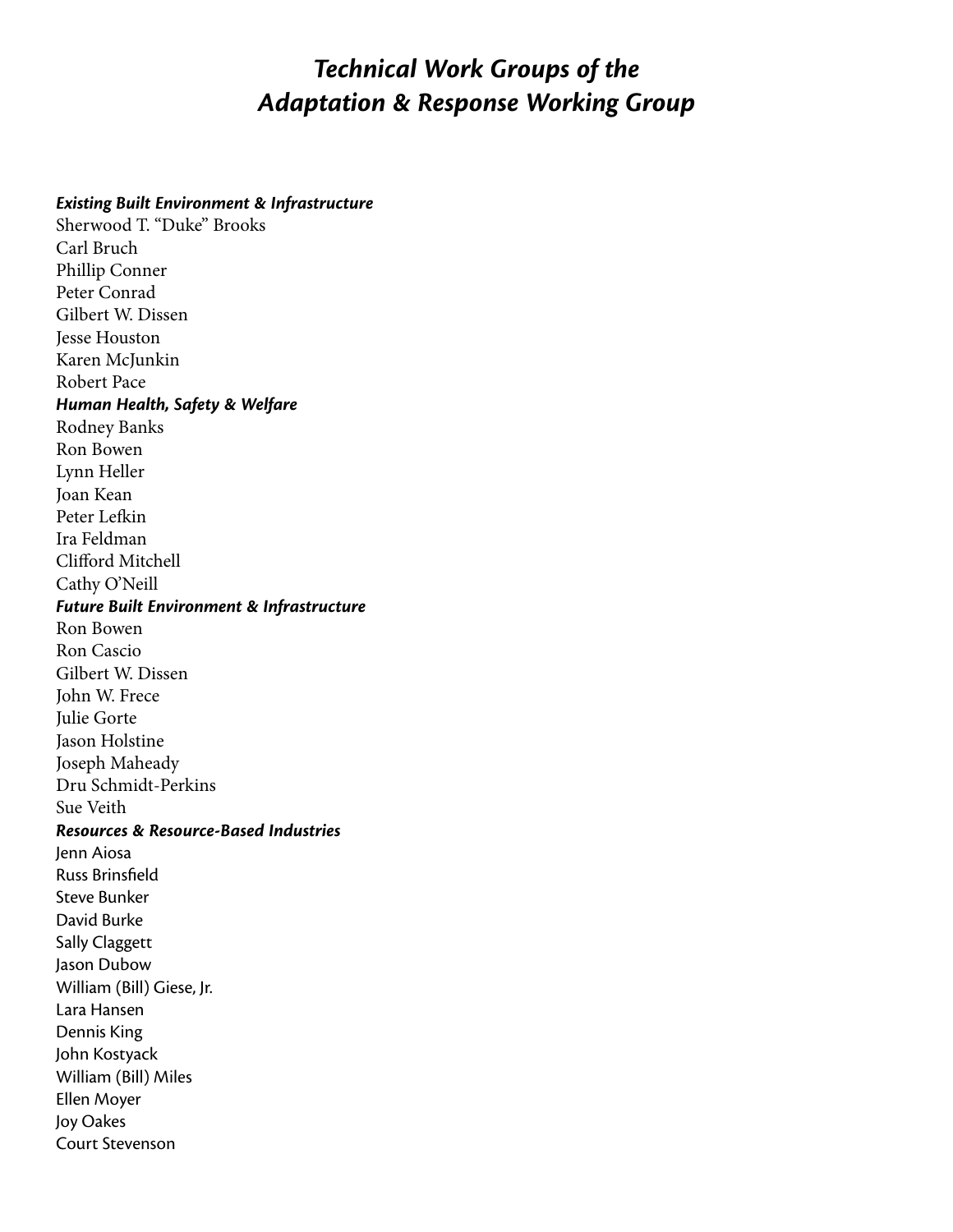Tad Aburn, MDE, Chair Malcolm Woolf , MEA, Co-Chair Uri Avin, Parsons Brinkerhoff Paul Chan, Citizen William Chandler, Transition Energy Drew Cobbs, Maryland Petroleum Council Richard D'Amato, Synergics, Inc. Robert Driscoll, Mirant Joel Dunn, The Conservation Fund Nancy Floreen, Montgomery County Council Jonathan Gibralter, Frostburg State University Ed Guigliano, AES Warrior Run Michelle Harris Bondima, Baltimore City Community College Brad Heavner, Environment Maryland Frank Heintz, Citizen William Hellman, Rummel, Klepper & Kahl Peggy Horst, W.L. Gore Debra Jacobson, DJ Consulting Mark Joseph, Yellow Transportation Thomas Koch, Curtis Engine & Equipment Michael Mallinoff, City of Annapolis Elizabeth Martin-Perera, Natural Resources Defense Council Dr. Cindy Parker, Johns Hopkins Bloomberg School of Public Health John Quinn, Constellation Energy Michael Replogle, Environmental Defense Matthias Ruth, University of Maryland, Center for Integrative Environmental Research Scot Spencer, Annie E. Casey Foundation John Szallay, BP Solar Lise Van Susteren, The Climate Project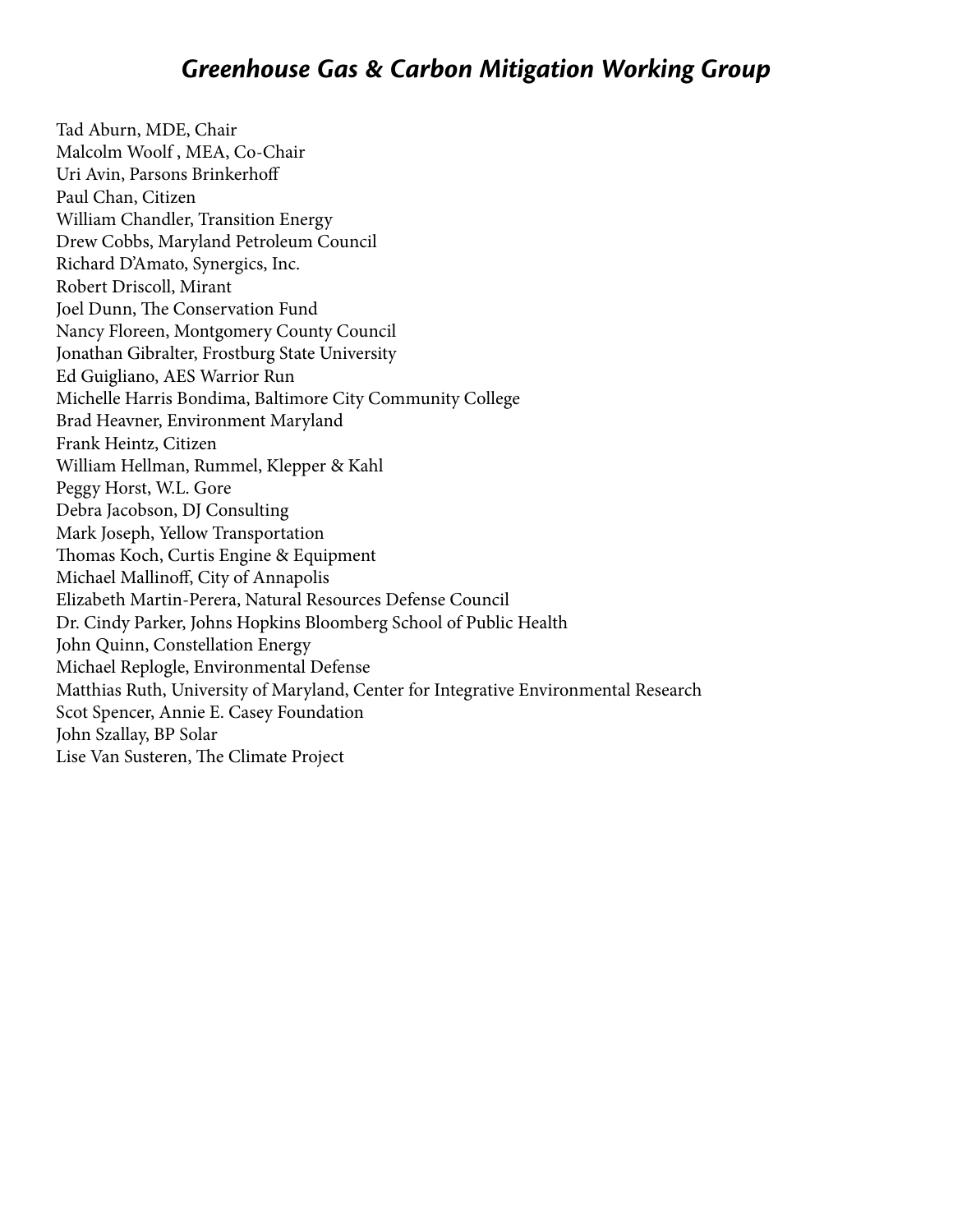## *Technical Work Groups of the Greenhouse Gas & Carbon Mitigation Working Group*

#### *Transportation & Land Use* Regina Aris Uri Avin Drew Cobbs Nancy Floreen Jonathan Gibralter Pete Gutwald William Hellman Pam Parker Michael Replogle Lise Van Susteren *Agriculture, Forestry & Waste Management* Gary Allen Val Connelly Joel Dunn Bob Ensor George Kelly Laura Miller Cindy Parker James Remuzzi Eric Sprague Elmer Weibley *Cross-Cutting Issues* Misty Allen Paul Chan Robert Driscoll Joel Dunn Frank Heintz Julian Levy Michael Mallinoff Elizabeth Martin-Perera Adrienne Ottaviani Cindy Parker John Quinn Scot Spencer

Misty Allen Randy Cain Eric Coffman Bill Cunningham Richard D'Amato Robert Driscoll Ed Giugliano Brad Heavner Frank Heintz Debra Jacobson Thomas Koch Elizabeth Martin-Perera Adrienne Ottaviani Michael Replogle Lise Van Susteren *Residential, Commercial & Industrial Use* Paul Chan William Chandler Todd Chason Brad Heavner Michelle Harris Bondima John Kumm Julian Levy William Livingston Michael Mallinoff Matthias Ruth Scott Sklar

*Energy Supply*